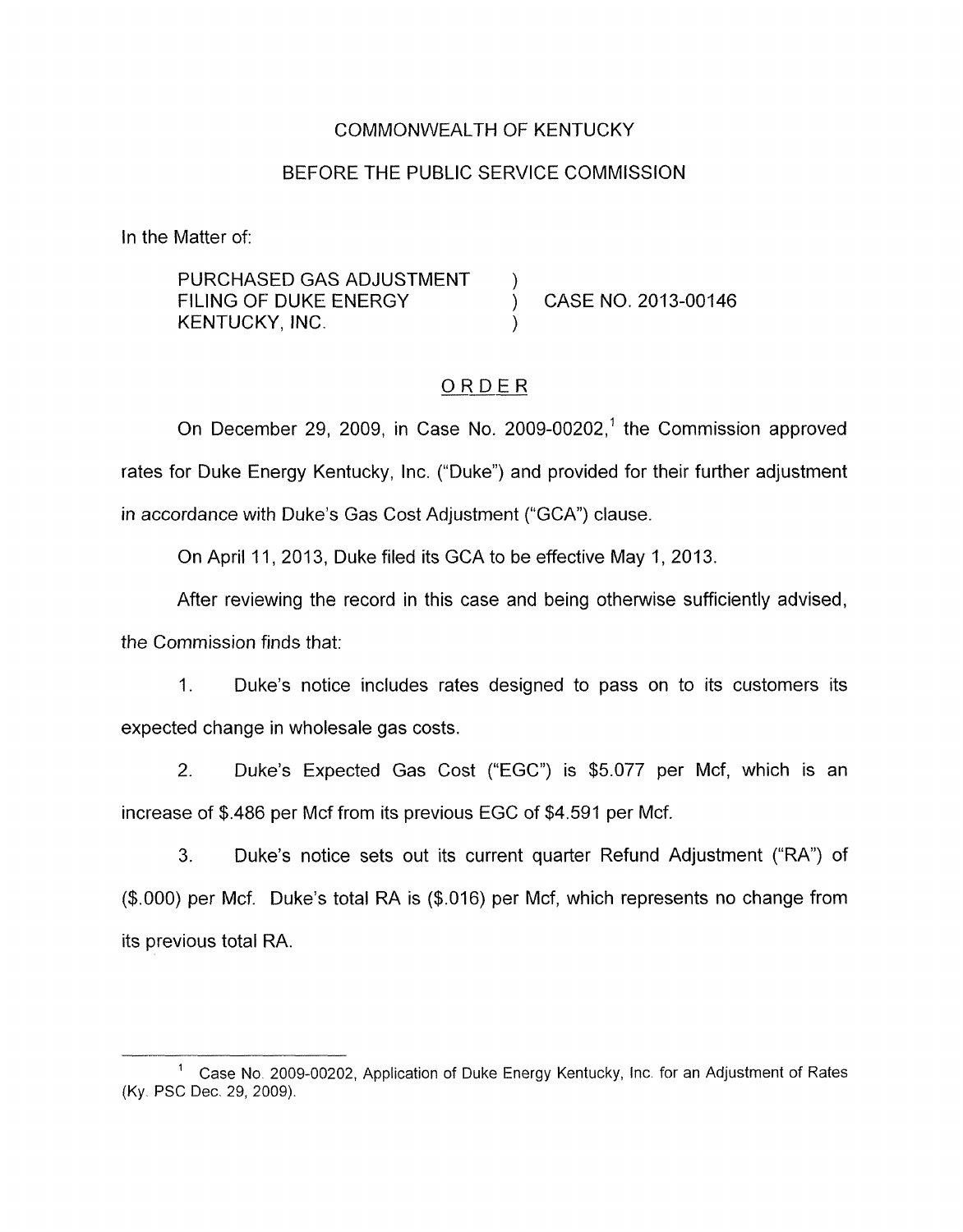4. Duke's notice sets out its current quarter Actual Adjustment ("AA") of \$.279 per Mcf. Duke's total AA is (\$.027) per Mcf, which represents no change from its previous total of AA.

5. Duke's notice sets out its current quarter Balancing Adjustment ("BA") of \$.005 per Mcf. Duke's total BA of (\$.004) per Mcf represents no change from its previous total BA.

6. Duke's Gas Cost Recovery ('GCR'') rate is \$5.030 per Mcf, which is an increase of \$.486 per Mcf from its previous GCR of \$4.544 per Mcf.

7. The rates as proposed by Duke and set forth in the Appendix to this Order are fair, just, and reasonable, and should be approved for final meter readings by Duke on and after May 1, 2013.

IT IS THEREFORE ORDERED that:

1. The rates proposed by Duke and set forth in the Appendix to this Order are approved for final meter readings on and after May 1, 2013.

2. Within 20 days of the date of this Order, Duke shall file with this Commission, using the Commission's electronic Tariff Filing System, revised tariff sheets setting out the rates approved herein and reflecting that they were approved pursuant to this Order.

By the Commission

**ENTERED** APR 25 2013 KENTUCKY PUBLIC  $\Lambda$ CE COMMISSION $_3$ 

 $\bigcap$ **ATTEST** Exectifive Directo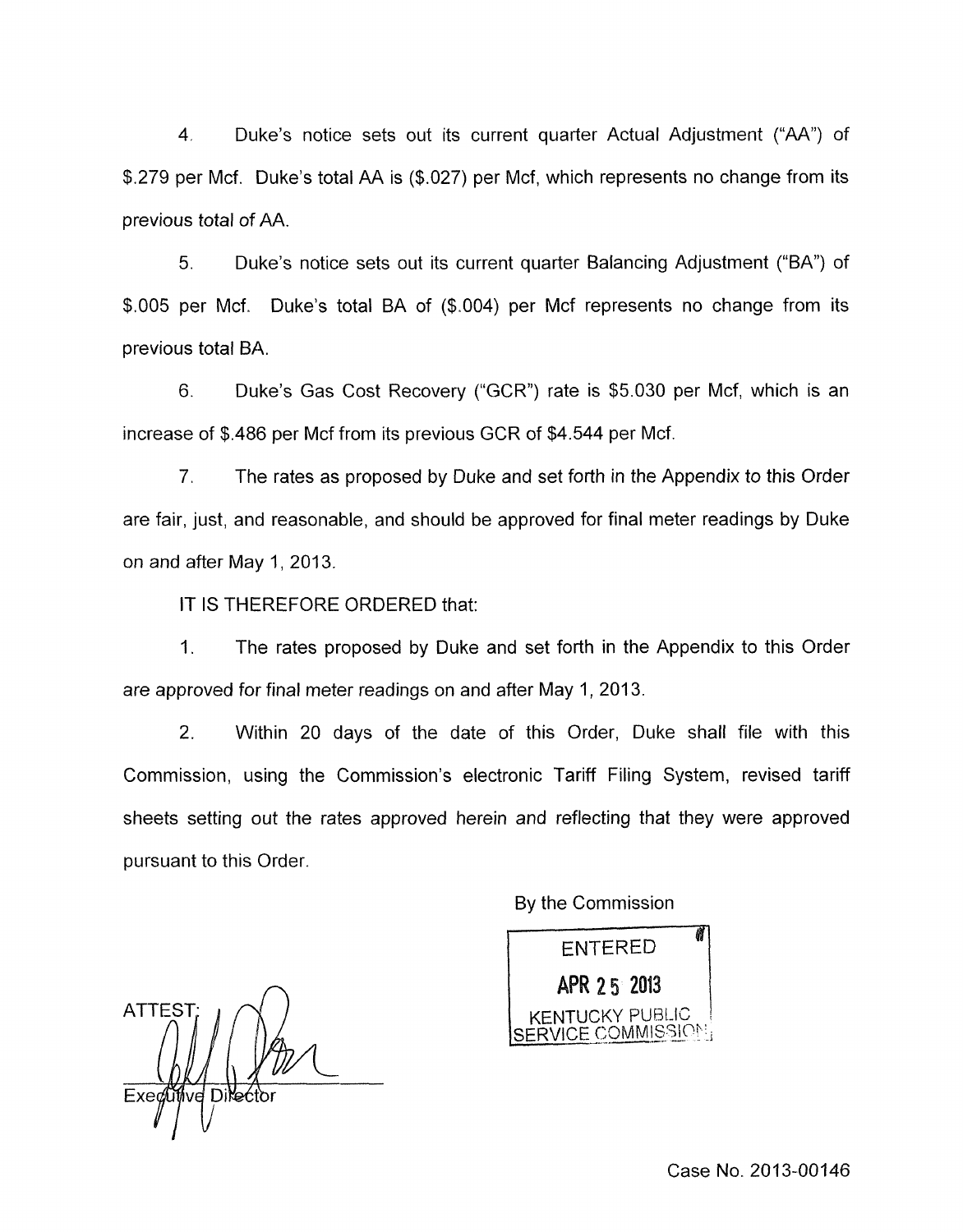### APPENDIX

# APPENDIX TO AN ORDER OF THE KENTUCKY PUBLIC SERVICE COMMISSION IN CASE NO. 2013-00146 DATED APR 2 5 2013

The following rates and charges are prescribed for the customers served by Duke Energy Kentucky, Inc. All other rates and charges not specifically mentioned herein shall remain the same as those in effect under authority of the Commission prior to the effective date of this Order.

## GAS SERVICE RATES

# RATE RS RESIDENTIAL SERVICE

|                                                        | Base<br>Rate                             |      | Gas Cost<br>Adjustment        | Total<br>Rate |
|--------------------------------------------------------|------------------------------------------|------|-------------------------------|---------------|
| <b>Commodity Charge for</b><br><b>All Ccf Consumed</b> | \$.37213                                 | plus | \$.5030                       | \$.87513      |
|                                                        | <b>RATE GS</b><br><b>GENERAL SERVICE</b> |      |                               |               |
|                                                        | <b>Base</b><br>Rate                      |      | <b>Gas Cost</b><br>Adjustment | Total<br>Rate |
| <b>Commodity Charge for</b><br><b>All Ccf Consumed</b> | \$.20530                                 |      | \$.5030                       | \$.7083       |

### RIDER GCAT GAS COST ADJUSTMENT TRANSITION RIDER

The amount of this charge or (credit) shall be (\$.0047) per 100 cubic feet. This rate shall be in effect during the months of March 2013 through May 2013 and shall be updated quarterly, concurrent with the Company's GCA filings.